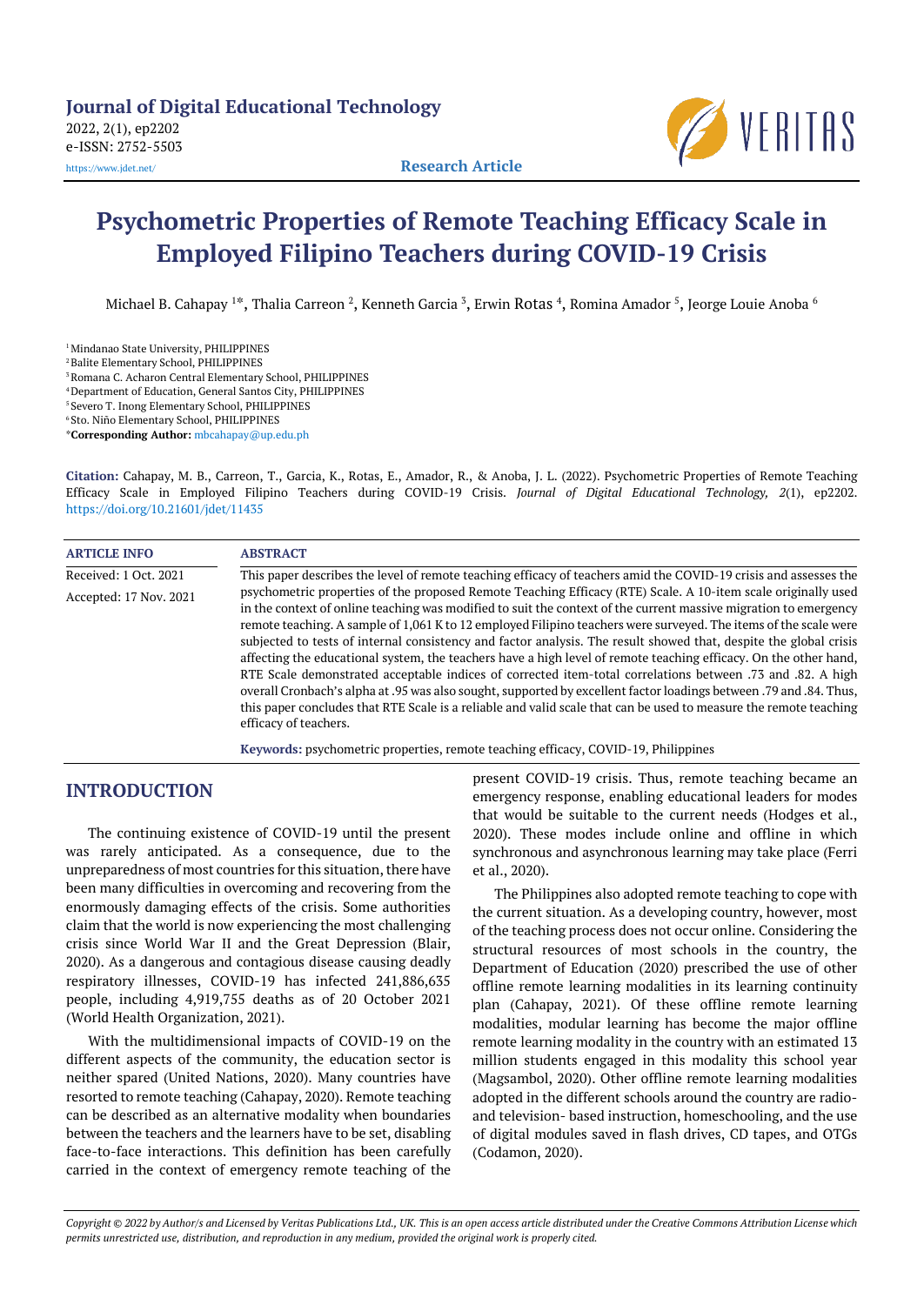As remote teaching is becoming the new mode of instructional implementation, one important aspect to carefully examine is the efficacy of the teachers in this modality (Beteille, 2020). Bandura (1994) pioneered the cognitive concept of efficacy, a notion of a person about his or her ability to accomplish a task. The sudden transfer to remote teaching has sparked many challenges, such as difficulties in the delivery of the learning materials and assessment of student performance (Cahapay & Labrador, 2021), which influence the efficacy of teachers (Dizon, 2020). Aside from these challenges, teachers also experience anxiety due to economic uncertainty, safety issues, and societal pressure amid the current crisis (Beteille, 2020). The efficacy of the teachers may vary after the sudden change to remote teaching (Rogers-Haverback, 2020). Thus, it is a vital act to support the teachers with the needed assistance to be able to successfully implement educational programs during COVID-19 (Dela Cruz, 2020).

Researchers have emphasized the importance of assessing the teaching efficacy of the teachers (e.g., Barni et al. 2019; Daniel, 2020; Di Pietro, et al. 2020; Kraft et al. 2020; Larsen & Samdal, 2012; Rice, 2003). However, other than the general teaching efficacy, most instruments were developed in the context of online teaching (e.g., Artino & McCoach, 2008; Corry & Stella, 2018; Gosselin, 2016; Horvitz et al. 2014; Lazar et al. 2020; Tschannen-Moran & Woolfolk, 2001; Zimmerman & Kulikowich, 2016). It should be noted that remote teaching, as emphasized by Hodges et al. (2020) and considering also the context of most Philippine schools, is an appropriate term to be used in emergency cases rather than online teaching. As far as this study is concerned, no scholarly works have been initiated to develop a reliable and valid tool to assess the efficacy of teachers in the context of remote teaching.

It is important to develop assessment tools for various aspects in particular groups, such as the remote teaching efficacy of the Filipino teachers, for appropriate interventions (Cortez et al., 2020). As schools navigate the crisis brought by the COVID-19 crisis, there is a need to evaluate the efficacy of teachers in remote teaching to provide responsive measures. Empirical evidence of the remote teaching efficacy of the teachers generated from a reliable and valid tool will help the educational leaders create relevant responses, thus navigating ways towards the success of the implementation of remote teaching.

Hence, considering the circumstances above, the researchers aimed to describe the level of remote teaching efficacy and assess the psychometric properties of the proposed Remote Teaching Efficacy (RTE) Scale in the teachers.

## **METHODS**

This section outlines the procedure for establishing the psychometric properties of the proposed RTE Scale in professional Filipino teachers. This procedure is elaborated as follows.

#### **Samples**

The study involved 1,061 Filipino K to 12 teachers in Mindanao, Philippines. They were recruited through a combination of purposive and snowball sampling techniques where researchers started with a small number of known teachers, mostly from their professional circles. Then, they asked the teachers who initially participated to identify other teachers until the present sample size was found (Chan, 2020). The respondents were chosen regardless of gender, age, religion, position, educational attainment, and socioeconomic status.

Specifically, as per gender, 79.8% females comprise the majority of the target respondents and 20.2% are male teachers. In terms of age, 11% teachers belong to 24 years old and below bracket; 44.7% were ranging from 25-34 years old teachers; nearly one-fourth or 24.6% were between 35-44 years old; 15.2% teachers were amongst 45-54 years old; and 55-64 years old teachers (4.5%) provided the least number of responses.

#### **Instrument**

The instrument used was adapted from the 10-item scale of Lazar et al. (2020) based on various sources and used to assess the online teaching efficacy of teachers amid the COVID-19 situation. The original scale has very good reliability scores in terms of internal consistency ( $\alpha$ =0.93) and strong factor loadings ranging from .63-.91.

Particularly, in this study, the research team modified items 1, 2, 3, and 7 to suit the context of remote teaching and learning. On the other hand, items 4, 5, 6, 8, 9, and 10 were retained as they were found relevant to measure the level of efficacy of teachers in remote teaching. The final version of the scale was framed in a five-point Likert-type scale, ranging from 1 being "Strongly Disagree" to 5 being "Strongly Agree."

#### **Data Collection**

The data collection for this study was conducted from 25 January to 31 January 2021, through an online survey using Google link. The survey occurred in two stages. The first stage was the introduction of the study and obtaining the consent of the target respondents. The researchers sought to explain the purpose of the study and the voluntary role of the respondents in providing the needed data. They were assured that the confidentiality of the information will be observed during the process.

The second stage was the conduct of the main questionnaire. It started to ask for the following specific personal information of the respondents: age, gender, rank, civil status, monthly income, educational attainment, and teaching experience. Then, it presented the 10-item RTE Scale. After accessing and answering, their responses were automatically recorded. Finally, the researchers generated the data.

#### **Data Analysis**

Several phases of analysis were conducted to determine the psychometric properties of the scale under study. The ten-item RTE Scale was first subjected to a reliability test using Cronbach's alpha. This process offers evidence that the items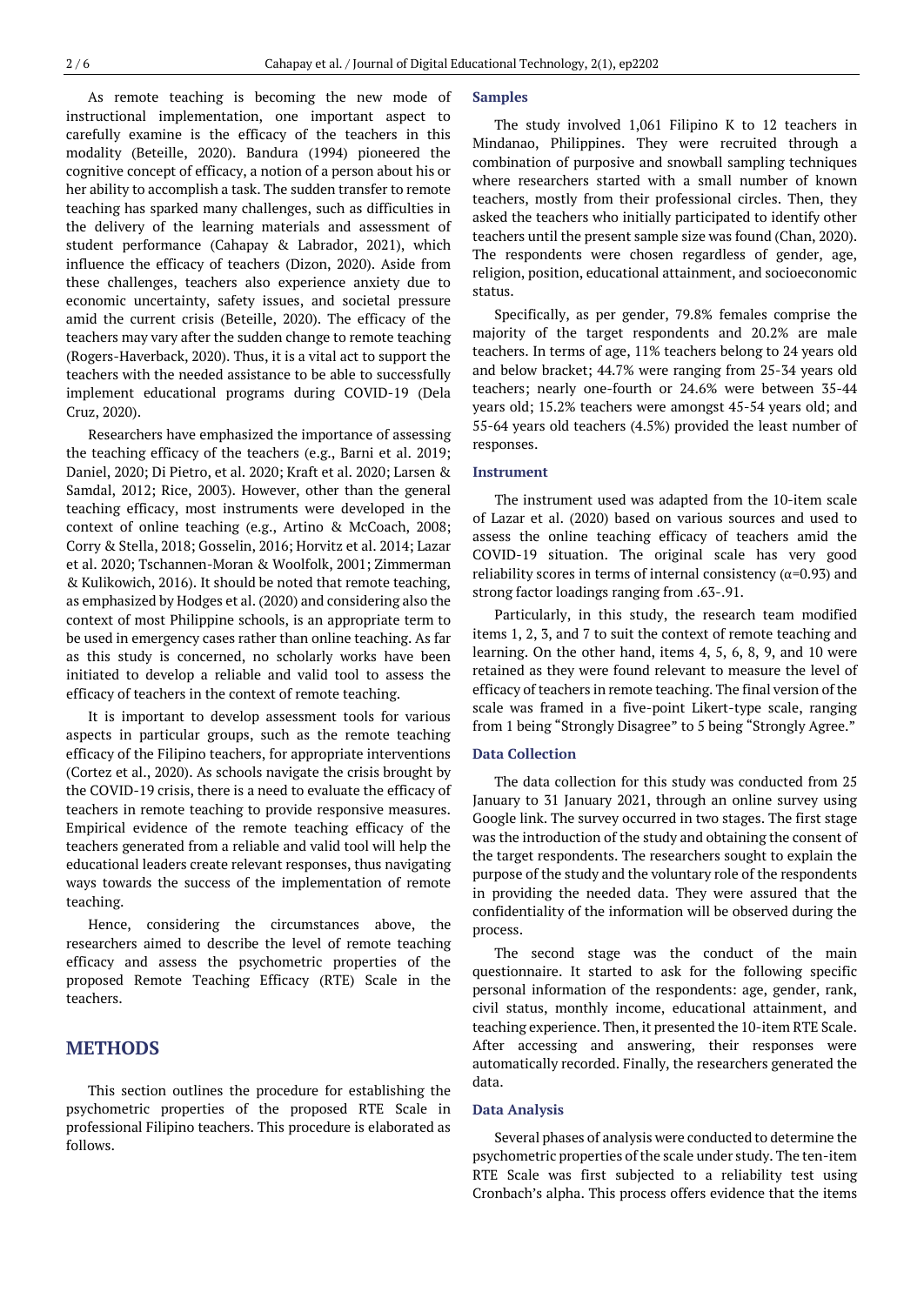have internal consistency (Bhattacherjee, 2012). The acceptable level of Cronbach's alpha is .70 for a scale to be considered reliable as recommended by Taber (2018). This measure will assure that the items in the RTE Scale are interconnected and are measuring the same construct.

Consequently, the items were further subjected to factor analysis to examine the construct validity (Mukherjee et al., 2018). Since the researchers aimed to *confirm* if the items support a hypothesized construct from a previous scale developed in a similar context and sample, confirmatory factor analysis was used (Knekta et al., 2019). In this regard, items with factor loadings lower than .40 would be removed from the final version of the RTE Scale based on the criterion of Kuan et al. (2019). It should be noted that to achieve good psychometric characteristics, high factor loadings must be sought because they indicate good construct validity.

Aside from the above tests, descriptive statistics provided the frequency count, weighted mean, and standard deviation for the initial analysis of the RTE Scale items and described the level of remote teaching efficacy of the teachers. All tests in this study were performed using the IBM Statistical Package for Social Science Version 17.

## **RESULTS AND DISCUSSION**

#### **Remote Teaching Efficacy of Teachers**

This paper initially surveyed the level of efficacy of teachers in remote teaching using the adapted 10-item RTE Scale. **Table 1** shows the results.

The teachers agree that they can help their students to use remote learning environments effectively (M=3.90, SD=.88); can design lessons so that they can be used in remote learning environments (M=3.90, SD=.87); are able to recommend study materials enriched with open educational resources (M=3.88, SD=.87); constructively address the challenge of remote teaching (M=3.86, SD=.84); and can use technologies which allow them to interact remotely (M=3.82, SD=.99).

Furthermore, the teachers can use tools for remote teaching, as well as all their colleagues (M=3.78, SD=.88); believe their digital skills allow me to use technologies suitable for remote teaching (M=3.76, SD=.94); can use online tools to assess the knowledge of their students (M=3.71, SD=.98); can use appropriate digital technologies that allow them to interact with students (M=3.71, SD=.97); and adapt quickly to

the requests of students when teaching remotely (M=3.71, SD=.90).

Overall, the teachers agree as regards their favorable perception of their efficacy in remote teaching (M=3.80). This depicts the high level of confidence of Filipino teachers in remote teaching. It can be noted that all the items have a close gap of mean values. This means that the respondents agree to all the items implying favorable confidence in remote teaching. Kazu (2014) underscored that teachers that regarded themselves as having high efficacy results in them seeing themselves as efficient teachers. This result interestingly agrees with the recent study by Lazar et. al (2020) and most related studies conducted in the past (e.g., Black, 2019; Horvitz et al., 2015; Robinia, 2008).

#### **Reliability of RTE Scale**

The items of the RTE Scale were first subjected to reliability tests to identify the level of internal consistency of the scale. **Table 2** shows the results.

The initial result of computation showed acceptable corrected item-total correlation varying between .73 and .82. The result further indicated that the overall Cronbach's alpha coefficient of the scale did not significantly improve if an item is deleted ranging within .94. The overall Cronbach's alpha coefficient of the entire RTE Scale, with its adapted 10 items, was found to be .95. These results suggest that the adapted 10 item RTE Scale is an instrument with a high internal consistency that can be used to assess the efficacy of Filipino teachers in the context of remote teaching.

The reliability result of this study is comparable to the original tool and other similar ones. The reliability index of this scale used in the sample of Filipino teachers ( $\alpha$ =.95), which is slightly higher than the original efficacy scale in the context of online teaching ( $\alpha$ =.93) by Lazar et al. (2020) and the remote teaching efficacy scale ( $\alpha$ =.93) by Cardullo et al. (2020). When compared to extant online teaching efficacy scales tested in the past, the RTE scale has a higher reliability index than that ( $α=0.93$ ) of Robinia and Anderson (2010); but is equal to that of Gosselin (2009), where  $\alpha$ =.95. Nevertheless, these scales and the proposed RTE scale have excellent reliability values because they are above the 0.70 cut off as recommended by Taber (2018).

#### **Validity of RTE Scale**

Moreover, the items of the RTE Scale were subjected to factor analysis to determine their construct validity. **Table 3** shows the result.

#### **Table 1.** Remote teaching efficacy of teachers

| Item                                                                               | Mean | SD  | <b>Description</b> |
|------------------------------------------------------------------------------------|------|-----|--------------------|
| I can help my students to use remote learning environments effectively             | 3.90 | .88 | Agree              |
| I can use technologies which allow me to interact remotely                         | 3.82 | .99 | Agree              |
| I can design lessons so that they can be used in remote learning environments      | 3.90 | .87 | Agree              |
| I am able to recommend study materials enriched with open educational resources    | 3.88 | .87 | Agree              |
| I can use online tools to assess the knowledge of my students                      | 3.71 | .98 | Agree              |
| My digital skills allow me to use technologies suitable for remote teaching        | 3.76 | .94 | Agree              |
| I can use appropriate digital technologies that allow me to interact with students | 3.71 | .97 | Agree              |
| I adapt quickly to the requests of students when teaching remotely                 | 3.71 | .90 | Agree              |
| I can use tools for remote teaching, as well as all my colleagues                  | 3.78 | .88 | Agree              |
| I constructively address the challenge of remote teaching                          | 3.86 | .84 | Agree              |
| Overall                                                                            | 3.81 | .91 | Agree              |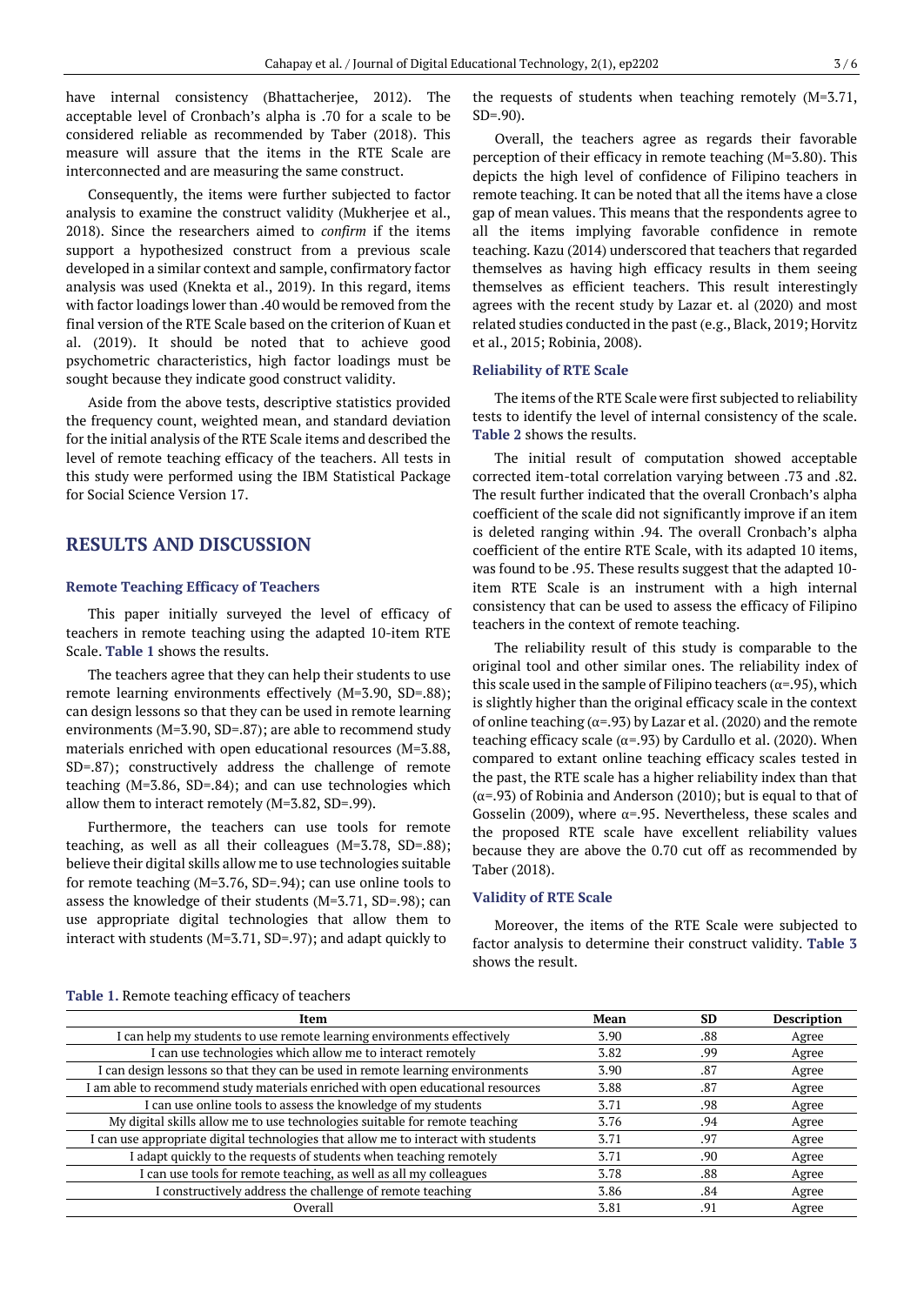#### **Table 2.** Reliability of RTE scale

| Item                                                                               | <b>Corrected item-total</b><br>correlation | Cronbach's Alpha if<br>item deleted |
|------------------------------------------------------------------------------------|--------------------------------------------|-------------------------------------|
| I can help my students to use remote learning environments effectively             | .73                                        | .94                                 |
| I can use technologies which allow me to interact remotely                         | .76                                        | .94                                 |
| I can design lessons so that they can be used in remote learning environments      | .78                                        | .94                                 |
| I am able to recommend study materials enriched with open educational resources    | .76                                        | .94                                 |
| I can use online tools to assess the knowledge of my students                      | .80                                        | .94                                 |
| My digital skills allow me to use technologies suitable for remote teaching        | .82                                        | .94                                 |
| I can use appropriate digital technologies that allow me to interact with students | .82                                        | .94                                 |
| I adapt quickly to the requests of students when teaching remotely                 | .80                                        | .94                                 |
| I can use tools for remote teaching, as well as all my colleagues                  | .79                                        | .94                                 |
| I constructively address the challenge of remote teaching                          | .77                                        | .94                                 |
| Overall Cronbach's alpha                                                           | .78                                        | .95                                 |

#### **Table 3.** Validity of RTE scale

| Item                                                                               | <b>Factor loading</b> |
|------------------------------------------------------------------------------------|-----------------------|
| I can help my students to use remote learning environments effectively             | .79                   |
| I can use technologies which allow me to interact remotely                         | .80                   |
| I can design lessons so that they can be used in remote learning environments      | .82                   |
| I am able to recommend study materials enriched with open educational resources    | .80                   |
| I can use online tools to assess the knowledge of my students                      | .84                   |
| My digital skills allow me to use technologies suitable for remote teaching        | .86                   |
| I can use appropriate digital technologies that allow me to interact with students | .86                   |
| I adapt quickly to the requests of students when teaching remotely                 | .84                   |
| I can use tools for remote teaching, as well as all my colleagues                  | .84                   |
| I constructively address the challenge of remote teaching                          | .81                   |
|                                                                                    |                       |

A preliminary measure for factor analysis demonstrated the adequacy of sampling used for the scale with Kaiser-Meyer-Olkin value at .94 and significant Bartlett test of sphericity at .00 level. The analysis further uncovered ten components with initial eigenvalues of 0.1 and higher of which one factor satisfied comprising cumulative extraction sums of squared loadings at 68.55%. The result of extraction using principal component analysis resulted in the identification of factor loadings for each item. The computed factor loadings ranged from .79 to .84, which are way greater than the set limit. These results imply that the adapted 10-item RTE Scale is a valid tool to measure the efficacy of Filipino teachers when it comes to remote teaching.

While a question on whether efficacy is unidimensional or multidimensional (Zhou, 2016) is currently unresolved, the factor analysis of the RTE scale supports the unidimensionality of efficacy with one factor explaining 68.55% of the variability in all variances. This result agrees with that of the original scale developed by Lazar et al. (2020). Moreover, the overall result of this study indicates a strong construct validity of the RTE Scale with factor loadings between .79 and .84, which are comparable to the original version of Lazar et al. (2020) with factor loadings between .63 and .91. All the items of the RTE Scale can be retained as they pass the .40 minimum factor loading suggested by Kuan et al. (2019).

## **CONCLUSIONS**

This paper is mainly carried out to establish the psychometric properties of the proposed RTE Scale that can be used to accurately assess the remote teaching efficacy of Filipino teachers amid the current COVID-19 pandemic. The initial result of the paper revealed that the respondents generally display a high level of confidence in remote teaching. As evidenced by the statistical results and conforming to scale development standards, the RTE Scale demonstrated high internal consistency and excellent construct validity. Thus, this study provides confidence that RTE Scale is both a reliable and valid scale. Given the immediate need to study the impact of the crisis in education, this scale can be used to ascertain one of the possible affected teaching conditions which is the teaching efficacy of teachers in the context of remote teaching.

**Author contributions:** All co-authors have involved in all stages of this study while preparing the final version. They all agree with the results and conclusions.

**Funding:** No external funding is received for this article.

**Declaration of interest:** The authors declare that they have no competing interests.

**Ethics approval and consent to participate:** Not applicable.

**Availability of data and materials:** All data generated or analyzed during this study are available for sharing when appropriate request is directed to corresponding author.

### **REFERENCES**

- Artino, A. R., & McCoach, D. B. (2008). Development and initial validation of the online learning value and selfefficacy scale. *Journal of Educational Computing Research*, *38*(3), 279-303. <https://doi.org/10.2190/EC.38.3.c>
- Bandura, A. (1994). Self-efficacy. In V. S. Ramachaudran (Ed.), *Encyclopedia of human behavior* (pp. 71-81). Academic Press.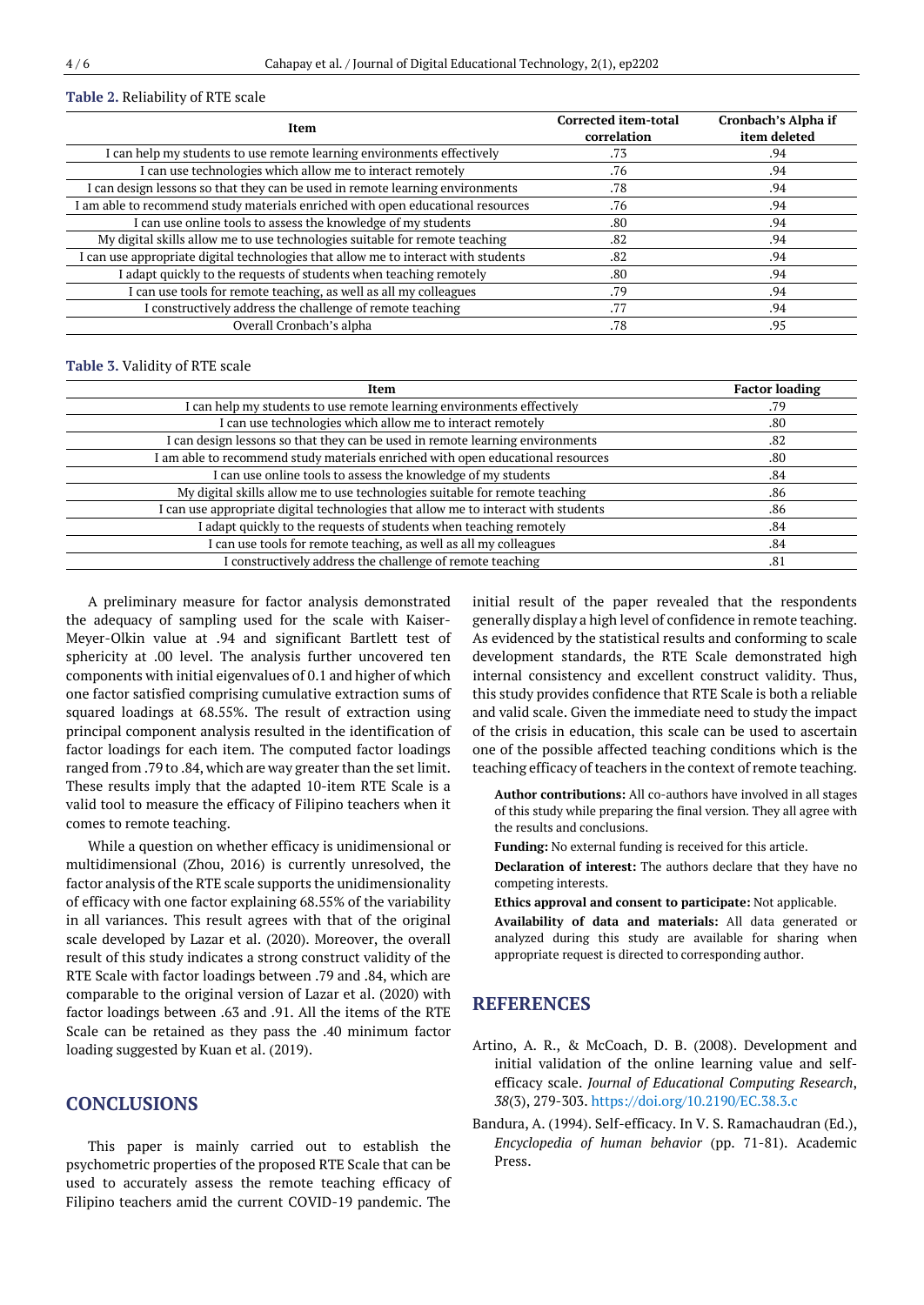- Barni, D., Danioni, F., & Benevene, P. (2019). Teachers' selfefficacy: The role of personal values and motivations for teaching. *Frontiers in Psychology, 10,* 1645. <https://doi.org/10.3389/fpsyg.2019.01645>
- Beteille, T. (2020). Supporting teachers during the COVID-19 (coronavirus) pandemic. *World Bank Blogs.* [https://blogs.worldbank.org/education/supporting](https://blogs.worldbank.org/education/supporting-teachers-during-covid-19-coronavirus-pandemic)[teachers-during-covid-19-coronavirus-pandemic](https://blogs.worldbank.org/education/supporting-teachers-during-covid-19-coronavirus-pandemic)
- Bhattacherjee, A. (2012). *Social science research: Principles, methods, and practices*. Textbooks Collection 3.
- Black, M. R. (2019). *A comparative analysis of teacher efficacy scores of online business faculty based on educational background* [Doctoral dissertation, Liberty University].
- Blair, T. (2020). The world was not prepared for COVID-19. We should learn the lessons and change. *Institute for Global Change.* [https://institute.global/tony-blair/world-was-not](https://institute.global/tony-blair/world-was-not-prepared-covid-19-we-should-learn-lessons-and-change) [-prepared-covid-19-we-should-learn-lessons-and-change](https://institute.global/tony-blair/world-was-not-prepared-covid-19-we-should-learn-lessons-and-change)
- Cahapay, M. B. (2020). A reconceptualization of learning space as schools reopen amid and after COVID-19 pandemic. *Asian Journal of Distance Education, 15*(1), 269-276. <https://doi.org/10.5281/zenodo.3892969>
- Cahapay, M. B. (2021). Philippine basic education learning continuity plan: Creating space for indigenous peoples toward inclusive post-COVID-19 education. *International Journal of Pedagogical Development and Lifelong Learning, 2*(1), ep2102. <https://doi.org/10.30935/ijpdll/9294>
- Cahapay, M. B., & Labrador, M. G. P. (2021). Experiments gone wrong? Lived experience of Filipino teachers in remote science education amid COVID-19 crisis. *Asian Journal of Science Education, 3*(2), 90-101.
- Cardullo, V., Wang, C.-h, Burton, M., & Dong, J. (2021). K-12 teachers' remote teaching self-efficacy during the pandemic. *Journal of Research in Innovative Teaching & Learning, 4*(1), 32-45. [https://doi.org/10.1108/jrit-10-2020-](https://doi.org/10.1108/jrit-10-2020-0055) [0055](https://doi.org/10.1108/jrit-10-2020-0055)
- Chan, J. T. (2020). Snowball sampling and sample selection in a social network. *Advances in Econometrics*, 61-80. <https://doi.org/10.1108/s0731-905320200000042008>
- Corry, M., & Stella, J. (2018). Teacher self-efficacy in online education: A review of the literature. *Research in Learning Technology, 26*, 2047*.* <https://doi.org/10.25304/rlt.v26.2047>
- Cortez, P. A., Joseph, S. J., Das, N., Bhandari, S. S., & Shoib, S. (2020). Tools to measure the psychological impact of the COVID-19 pandemic: What do we have in the platter? *Asian Journal of Psychiatry*, *53*, 102371. [https://doi.org/](https://doi.org/10.1016/j.ajp.2020.102371) [10.1016/j.ajp.2020.102371](https://doi.org/10.1016/j.ajp.2020.102371)
- Daniel, S. J. (2020). Education and the COVID-19 pandemic. *Prospects 49*, 91-96. [https://doi.org/10.1007/s11125-020-](https://doi.org/10.1007/s11125-020-09464-3) [09464-3](https://doi.org/10.1007/s11125-020-09464-3)
- Dela Cruz, L. I. (2020). The impact of COVID-19 on teachers' mental health: Managing psychological and emotional well-being. *LearnTech Asia.* [https://learntechasia.com/](https://learntechasia.com/webinar-covid-impact-on-teachers-students-mental-health/) [webinar-covid-impact-on-teachers-students-mental](https://learntechasia.com/webinar-covid-impact-on-teachers-students-mental-health/)[health/](https://learntechasia.com/webinar-covid-impact-on-teachers-students-mental-health/)
- Di Pietro, G., Biagi, F., Costa, P., Karpiński Z., & Mazza, J. (2020). The likely impact of COVID-19 on education: Reflections based on the existing literature and international datasets. *EUR 30275 EN, Publications Office of the European Union, Luxembourg.* [https://doi.org/10.2760/](https://doi.org/10.2760/126686) [126686](https://doi.org/10.2760/126686)
- Dizon, G. (2020). Challenges vs solutions: Are 28.5 million Filipino students ready for distance learning? *PhilStar Global.* [https://www.philstar.com/lifestyle/business](https://www.philstar.com/lifestyle/business-life/2020/08/06/2033084/challenges-vs-solutions-are-285-million-filipino-students-ready-distance-learning)[life/2020/08/06/2033084/challenges-vs-solutions-are-](https://www.philstar.com/lifestyle/business-life/2020/08/06/2033084/challenges-vs-solutions-are-285-million-filipino-students-ready-distance-learning)[285-million-filipino-students-ready-distance-learning](https://www.philstar.com/lifestyle/business-life/2020/08/06/2033084/challenges-vs-solutions-are-285-million-filipino-students-ready-distance-learning)
- Gosselin, K. P. (2016). Development and psychometric exploration of the online teaching self-efficacy scale. *Texas Tech University Library.* <http://hdl.handle.net/2346/8971>
- Hernando-Malipot, M. (2020). *Finding ways to make distance learning better.* AHA! Learning Center. [https://www.ahalearningcenter.com/stories/finding](https://www.ahalearningcenter.com/stories/finding-ways-to-make-distance-learning-better)[ways-to-make-distance-learning-better](https://www.ahalearningcenter.com/stories/finding-ways-to-make-distance-learning-better)
- Hodges, C., Moore, S., Lockee, B., Trust, T., & Bond, A. (2020). The difference between emergency online teaching and online learning. *Educause Review.* [https://er.educause.edu/](https://er.educause.edu/articles/2020/3/the-difference-between-emergency-remote-teaching-and-online-learning) [articles/2020/3/the-difference-between-emergency](https://er.educause.edu/articles/2020/3/the-difference-between-emergency-remote-teaching-and-online-learning)[remote-teaching-and-online-learning](https://er.educause.edu/articles/2020/3/the-difference-between-emergency-remote-teaching-and-online-learning)
- Horvitz, B., Beach, A., Anderson, M., & Xia, J. (2014). Examination of faculty self-efficacy related to online teaching. *Innovative Higher Education, 40*(4), 305-316. <https://doi.org/10.1007/s10755-014-9316-1>
- Joaquin, J., Biana, H., & Dacela, M. A. (2020). The Philippine higher education sector in the time of COVID-19. *Frontiers in Education, 5*, 576371. [https://doi.org/10.3389/](https://doi.org/10.3389/feduc.2020.576371) [feduc.2020.576371](https://doi.org/10.3389/feduc.2020.576371)
- Knekta, E., Runyon, C., & Eddy, S. (2019). One size doesn't fit all: Using factor analysis to gather validity evidence when using surveys in your research. *CBE—Life Sciences Education, 18*(1), 1-17. [https://doi.org/10.1187/cbe.18-04-](https://doi.org/10.1187/cbe.18-04-0064) [0064](https://doi.org/10.1187/cbe.18-04-0064)
- Kraft, M. A., Simon, N., & Lyon, M. A. (2020). Sustaining a sense of success: The importance of teacher working conditions during the COVID-19 pandemic. *EdWorkingPaper,* 20-279*.* [https://doi.org/10.26300/35nj](https://doi.org/10.26300/35nj-v890)[v890](https://doi.org/10.26300/35nj-v890)
- Kuan, G., Kueh, Y. C., Abdullah, N., & Tai, E. L. M. (2019). Psychometric properties of the health-promoting lifestyle profile II: Cross-cultural validation of the Malay language version. *BMC Public Health, 19*, 751. [https://doi.org/](https://doi.org/10.1186/s12889-019-7109-2) [10.1186/s12889-019-7109-2](https://doi.org/10.1186/s12889-019-7109-2)
- Larsen, T., & Samdal, O. (2012). The importance of teachers' feelings of self-efficacy in developing their pupils' social and emotional learning: A Norwegian study of teachers' reactions to the Second Step program. *School Psychology International 33*(6), 631-645. [https://doi.org/10.1177/](https://doi.org/10.1177/0143034311412848) [0143034311412848](https://doi.org/10.1177/0143034311412848)